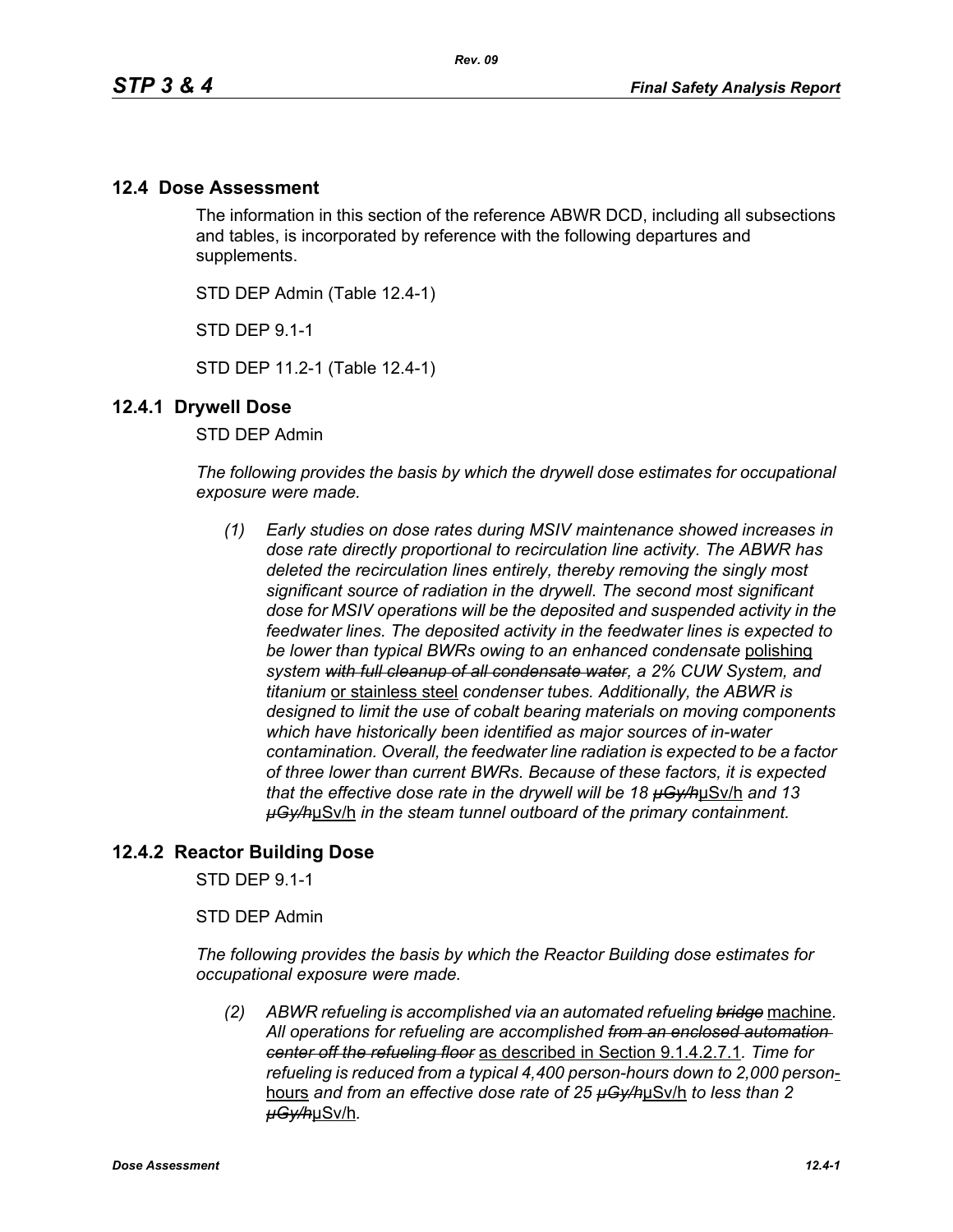The following supplement addresses operator doses based on spent fuel movement operations. Refer to supplemental information provided in Tables 12.2-5a and 12.2-5b for Spent Fuel Storage, and Appendix 12B.

The dose rate from the highest activity irradiated fuel bundle elevated to the maximum up-position in the spent fuel pool (SFP) with water coverage of 8.5 ft (2.6 m) from the top of the fuel assembly active fuel was calculated. The dose rate at the refueling machine trolley platform 8.8 ft (2.7 m) above the refueling floor is approximately 1.2 mrem/hr (12 µSv/hr). This dose rate of 1.2 mrem/hr (12 µSv/hr) is conservative because of the additional 1 ft (0.3 m) of air space between the water surface and refueling floor, and the attenuation through the refueling machine lower structure and platform. Additionally, it is below the criteria of 2.5 mrem/hr from an irradiated fuel unit, control component, or both, as required by ANSI/ANS-57.1-1992. Note that this value does not include dose from radionuclides contained in Spent Fuel Pool water, which is expected to be no greater than 0.7 mrem/hr at approximately 1.2 meters above the refueling floor, based on data from currently operating plants utilizing the ABWR spent fuel pool design. This value takes no credit for attenuation through refueling machine construction material or the additional distance to the refueling machine trolley platform, which adds additional conservatism.

# **12.4.3 Radwaste Building Dose**

STD DEP 11.2-1

This subsection is replaced in its entirety with the following.

Radwaste Building work consists of water processing, pump and valve maintenance, shipment handling, radwaste management, and general cleanup activity. Radwaste building doses result from routine surveillance, testing, and maintenance of the solid and liquid waste treatment equipment. The liquid treatment system collects liquid wastes from equipment drains, floor drains, filter backwashes, and other sources within the facility. The solid treatment system processes resins, backwash slurries, and sludge from the phase separator. It also processes dry active waste from the plant. Some examples of radwaste activities include resin dewatering, movement of casks and liners, filter handling, resin movement, and installation and removal of mobile radwaste processing skids. Both waste treatment systems are based on current mobile radwaste processing technology and avoid complex permanently installed components. All radwaste tankage and support systems are permanently installed. More of the radwaste operations involve remote handling than in a typical BWR. This more flexible radwaste system and building design, simpler operation, and improved maintenance procedures result in a reduction in the number of total hours in the Radwaste Building radiation areas. The results of an industry assessment indicate that there was a substantial reduction in radiation dose (one plant experienced a factor of eight reduction in radiation dose) relative to the doses specified in the reference DCD. Based on this experience, it is estimated that the departures involving the Liquid Waste Management System (LMWS) will result in a reduction of the Radwaste Building annual radiation dose by a factor of approximately four (Reference 12.4-5). The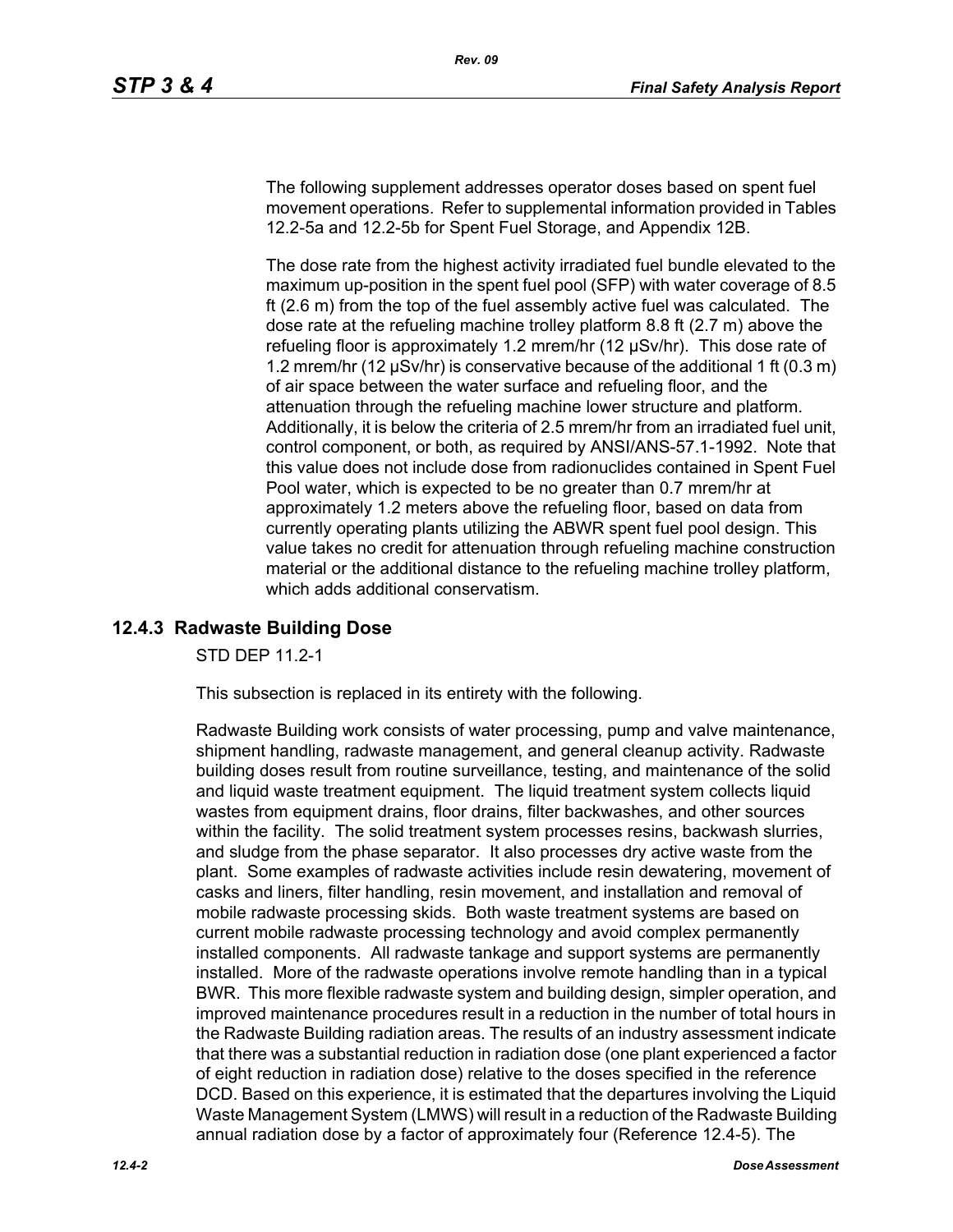average radiation dose rate to workers is assumed to be the same as specified in the reference DCD and the number of hours in the Radwaste Building radiation areas is changed from 4200 hours per year to 1000 hours per year. This results in a radiation dose associated with the Radwaste Building of 25 person-mSv/year (approximately a factor of four reduction), a total of 54,040 hours per year in radiation areas, and a total radiation exposure of 909 person-mSv/year. This is presented in Table 12.4-1.

## **12.4.5 Work at Power**

#### STD DEP Admin

*Work at power typically requires 5,000 hours per year at an effective dose rate of 66 µGy/h*µSv/h *for the BWR. This category covers literally all aspects of plant maintenance performed during normal operations from health physics coverage to surveillance, to minor equipment adjustment, and minor equipment repair. Overall, the ABWR has been designed to use more automatic and remote equipment. It is expected that items of routine monitoring will be performed by camera or additional instrumentation. Most equipment in the ABWR is palatalized, which permits quick and easy replacement and removal for decontamination and repair. Therefore, a reduction in actual hours needed at power is estimated at 1,000 hours less than the typical value. In the area of effective dose rate, the ABWR is expected to have significantly lower general radiation levels over current plants, owing to more stringent water chemistry*  controls, a full flow condensate flow system, a 2% cleanup water program, titanium or stainless steel *condenser tubes, Fe feedwater control, and low cobalt usage. In addition, the ABWR has in the basic design, compartmentalized all major pieces of equipment so that any piece of equipment can be maintained or removed for maintenance without affecting normal plant operations. This design concept thereby reduces radiation exposure to personnel maintaining or testing one piece of equipment from both shine and airborne contamination from other equipment. Finally, the ABWR has incorporated in the basic design the use of hydrogen water chemistry (HWC) and the additional shielding necessary to protect from the factor of six increase in N-16 shine produced through the steamlines into the Turbine Building. For normally occupied areas, sufficient shielding is provided to protect from N-16 shine. In areas which may be occupied temporarily for specific maintenance or surveillance tasks and where additional shielding is not appropriate (for the surveillance function) or deemed reasonable, the HWC injection can be stopped causing the N-16 shine to decrease to within normal operating BWR limits within 90 seconds and thus permitting those actions needed. Overall, it is estimated that the effective dose rate for work at power will be slightly over two thirds the typical rate or 40 µGy/h*µSv/h*.*

#### **12.4.6 References**

12.4-5 "Performance Evaluation of Advanced LLW Liquid Processing Technology, Boiling Water Reactor Liquid Processing" EPRI Technical Report 1003063, November, 2001.